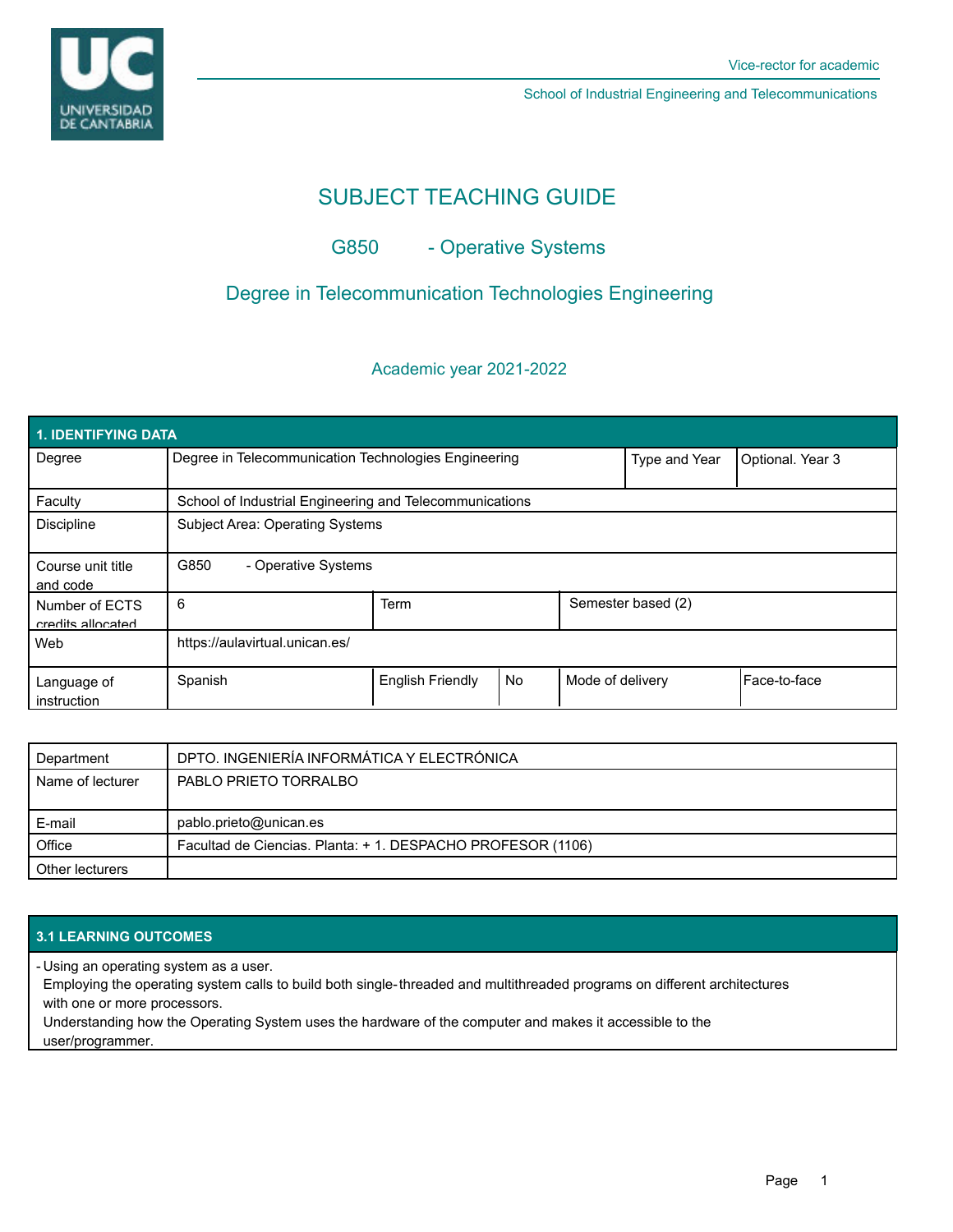

#### School of Industrial Engineering and Telecommunications

#### **4. OBJECTIVES**

Analysis of the main activities of the Operating System related to process scheduling and control, memory management and input-output control.

Understanding of the several utilities that provides an Operating System through system calls.

Knowledge of the Unix operating system (GNU-Linux), both from the user standpoint and from the application programmer standpoint.

|           | <b>6. COURSE ORGANIZATION</b>                                                                                                                                          |  |  |  |  |  |  |
|-----------|------------------------------------------------------------------------------------------------------------------------------------------------------------------------|--|--|--|--|--|--|
|           | <b>CONTENTS</b>                                                                                                                                                        |  |  |  |  |  |  |
| $\vert$ 1 | Introduction. Definition of Operating System. Evolution. Main components. Basic features of current operating<br>systems.                                              |  |  |  |  |  |  |
| 1.1       | Lab Environment, and general overview of the GNU-Linux operating system. The Shell. Using the Shell                                                                    |  |  |  |  |  |  |
| 1.2       | Introduction to the C Programming Language in GNU-Linux                                                                                                                |  |  |  |  |  |  |
| $\vert$ 2 | CPU Virtualization (Processes). Basic states of a process.<br>Process Control Block (PCB). Context switch.<br>Operations on processes. CPU scheduling.<br>Algorithms.  |  |  |  |  |  |  |
| 2.1       | Unix/Linux system calls. Process management API. Process control and visualization in Linux                                                                            |  |  |  |  |  |  |
| l3        | Memory Virtualization. Requirements. Address Space. Address Translation. Memory partition. Paging. Segmentation.<br>Programs not fitting into memory. Virtual memory   |  |  |  |  |  |  |
| 3.1       | Memory API. Heap and Stack management. Using monitoring tools. Pointers in C.                                                                                          |  |  |  |  |  |  |
| 4         | Communication and Synchronization<br>Interprocess Communication.<br>Critical-section Problem.<br>Software and hardware algorithms for mutual exclusion.<br>Semaphores. |  |  |  |  |  |  |
| 4.1       | Synchronization. Conditional variables. Signal Handling                                                                                                                |  |  |  |  |  |  |
| 4.2       | Threads, Definition, Creation, Execution,                                                                                                                              |  |  |  |  |  |  |
| 5         | Persistence. File system. Internal structure of the file system. Storage Devices.                                                                                      |  |  |  |  |  |  |
| 5.1       | File management API. Linux File System                                                                                                                                 |  |  |  |  |  |  |